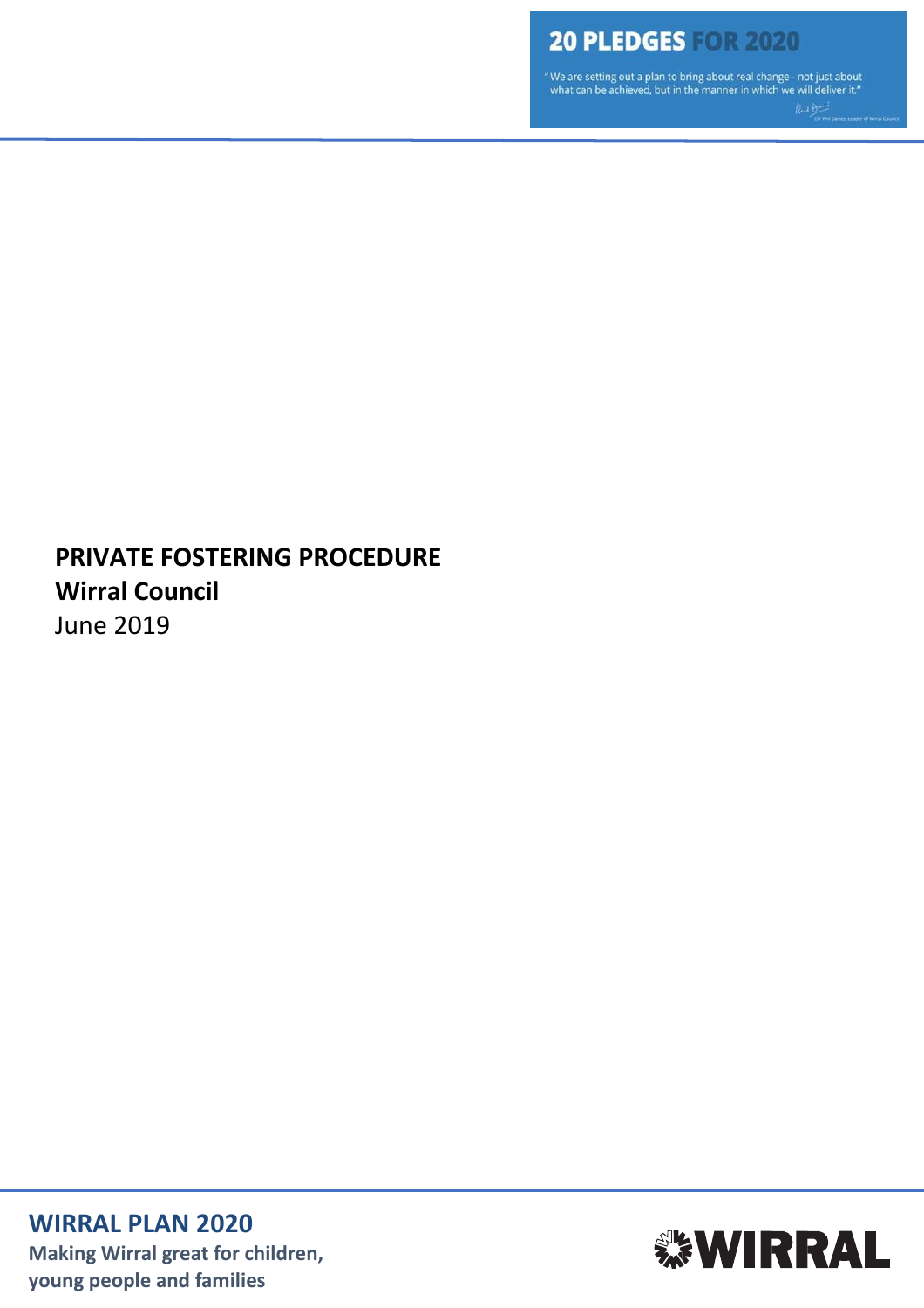"We are setting out a plan to bring about real change - not just about what can be achieved, but in the manner in which we will deliver it."

#### **1. SCOPE OF THIS DOCUMENT**

This procedure applies to children who are cared for by people other than their parent or close relative for 28 days or more and who are NOT subject to any order or arrangement that would place them in the care of the local authority.

#### **2. INTRODUCTION**

- 2.1 Private Fostering Arrangements can be a positive response from within the community to difficulties experienced by families. Nonetheless, privately fostered children remain a diverse and potentially vulnerable group.
- 2.2 Overarching responsibility for safeguarding and promoting the welfare of the privately fostered child remains with the parent or other person with Parental Responsibility.
- 2.3 Local Authorities do not formally approve or register Private Foster Carers. However, it is the duty of Local Authorities to satisfy themselves that the welfare of children who are, or will be, privately fostered within their area is being, or will be, satisfactorily safeguarded and promoted.
- 2.4 Wirral Council has developed a procedure to ensure that it complies with statutory requirements and guidance about private fostering. This procedure is intended to ensure that all stakeholders have clear and practice guidance about how to consider, support and meet the needs of children in private fostering arrangements.

#### **3. DEFINITION OF PRIVATE FOSTERING**

3.1 A privately fostered child is a child under the age of 16 (under 18, if disabled) who;

**is cared for by an adult who is not a parent, grandparent, aunt, uncle, stepparent (including civil partnerships), sister, brother, where the child is to be cared for by that person in their own home for 28 days or more.**

- 3.2 A private fostering arrangement is made privately without the involvement of a Local Authority.
- 3.3 A child who is Looked After or placed in any residential home, hospital or school (where they are receiving full-time education) is excluded from the definition. In a private fostering arrangement, the parent retains Parental Responsibility.
- 3.4 Note: Children under 16 who spend more than 2 weeks in residence during holiday time in a school where they are a pupil, they become privately fostered children for the purposes of the legislation during that holiday period - unless they have exemption from the local authority from giving written notice (either for a specified period or indefinitely);

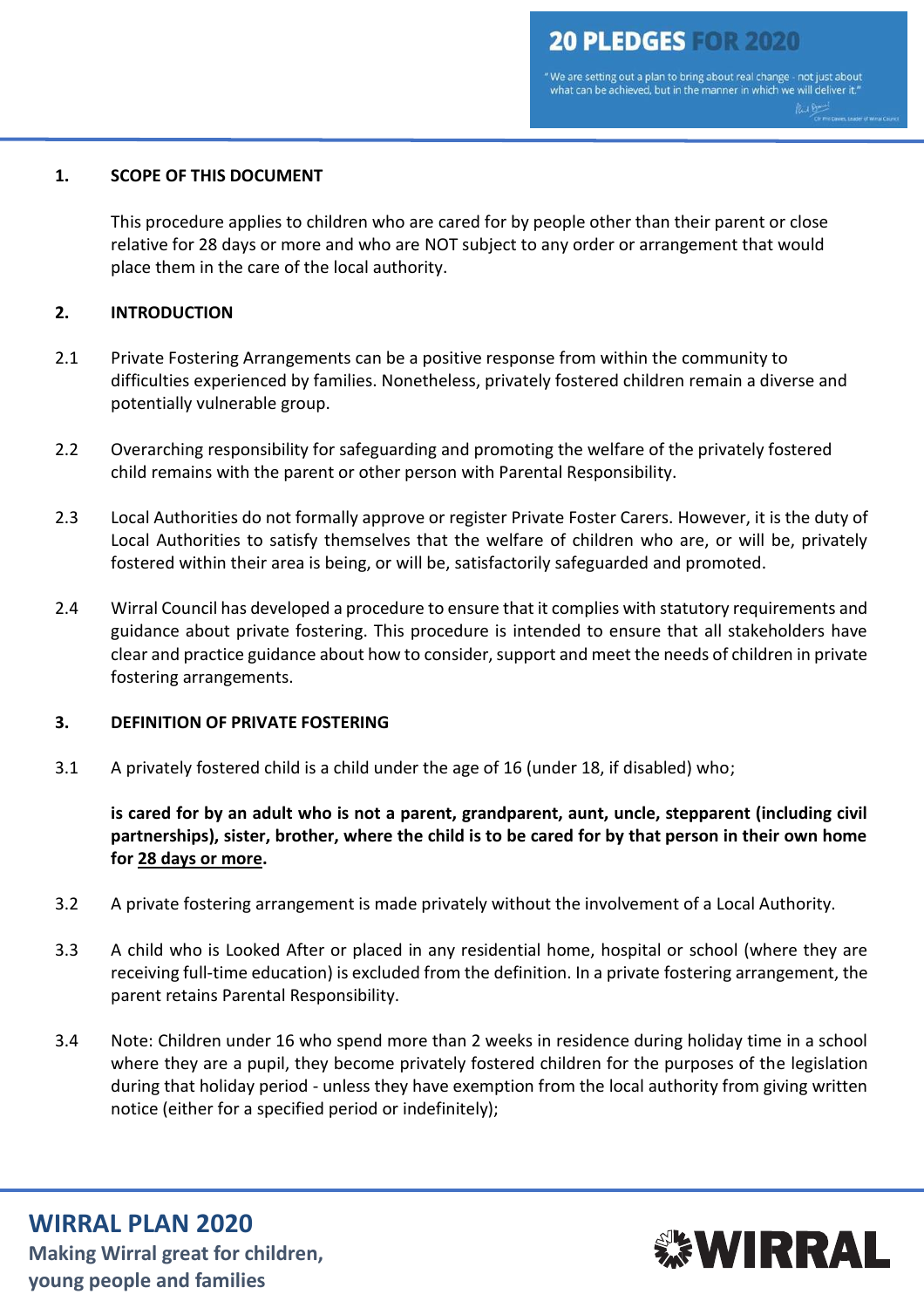"We are setting out a plan to bring about real change - not just about<br>what can be achieved, but in the manner in which we will deliver it."

3.5 Note: If the arrangement is for less than 28 days but is one of a series that all add up to 28 days or more then this may count as a Private Fostering Arrangement. The continuity of an arrangement is not broken by the occasional short break. For example, if a child returned home one weekend in four, it would constitute a Private Fostering Arrangement.

## **4. NOTIFICATION – PROPOSED FOSTERING ARRANGEMENT**

- 4.1 The local authority must be informed of any proposal for a child to be privately fostered;
	- a) At least six weeks before the private fostering arrangement is to begin; or
	- b) immediately if the private fostering arrangement is to begin within 6 weeks.
- 4.2 Notification must also be given to the local authority within 48 hours from the start of the arrangement. [This includes either the person who is involved in arranging the child to be privately fostered or the person with parental responsibility who knows that the arrangement is taking place.]

## **5. NOTIFICATION – EXISTING PRIVATE FOSTERING ARRANGEMENT**

5.1 Where it is known that a private fostering arrangement has already started, the private fosterer must provide notification to the local authority immediately.

### **6. ACTION TO BE TAKEN ON RECEIPT OF NOTIFICATION**

- 6.1 When notification is given of a proposed or current Private Fostering Arrangement for a child and the child is or will be resident within Wirral, a referral must be made to Integrated Front Door (IFD) **0151 606 2008.**
- 6.2 The IFD will enter details onto Liquidlogic and obtain further details from the person making the notification. In accordance with Schedule 1 Private Fostering Regulations 2005, the person should be asked to provide:
	- 1. The name, gender, date and place of birth and address of the child
	- 2. The racial origin, cultural and linguistic background and religion of the child
	- 3. The names and address of the person giving the notice and any previous address within the last five years
	- 4. The name and address of the proposed or current private foster carer and any previous addresses within the last 5 years
	- 5. The names and addresses of the child's parents and any previous addresses within the last 5 years
	- 6. The name and addresses of any of the child's sibling and arrangements for their care
	- 7. The name and address of any other person who is involved in making the arrangement
	- 8. The date on which it is intended that the private fostering arrangement will start, or on which it did start
	- 9. The intended duration of the private fostering arrangement

# **WIRRAL PLAN 2020**

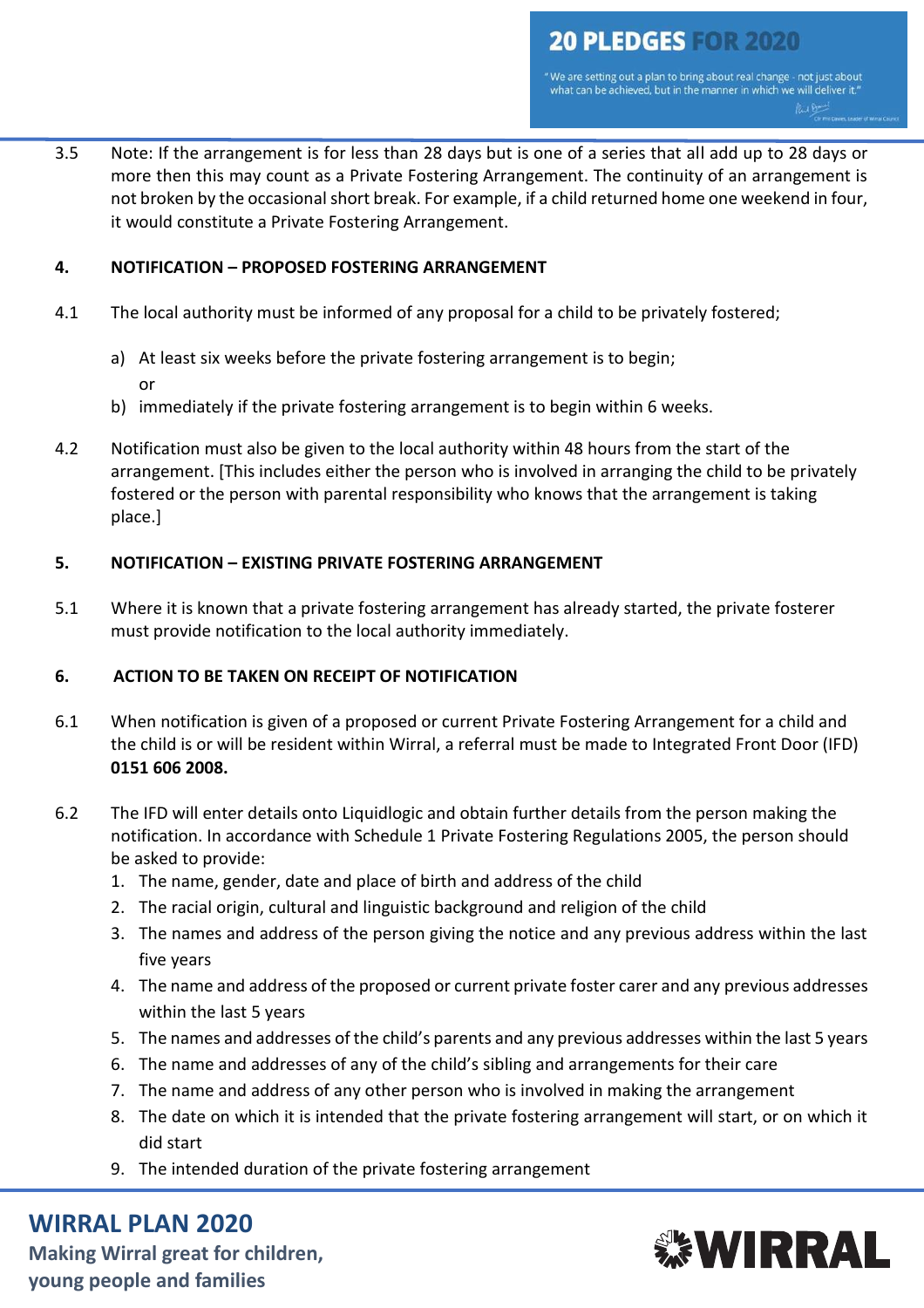"We are setting out a plan to bring about real change - not just about<br>what can be achieved, but in the manner in which we will deliver it." Rue Boy

6.3 In relation to notifications given by the private foster carer or proposed private foster carer, the following additional information should also be obtained:

10. Any offence of which he/she or any other member of the household has been convicted

- 11. Any disqualification or prohibition placed on him/her or any other member of the household
- 12. Any order of any kind made in relation to the child to be in care
- 13. Any other rights or power with respect to the child
- 6.4 This information should be logged in Liquidlogic before the referral can be progressed.

## **7. INITIAL VISIT - THIS APPLIES TO BOTH EXISTING AND NEW PRIVATE FOSTERING ARRANGEMENTS**

- 7.1 On receipt of notification the IFD will trigger the Private Fostering pathway on Liquidlogic and transfer to the appropriate Assessment and Intervention Team. The Safeguarding Unit and the Lead Head of Service for Private Fostering should also be notified.
- 7.2 The Social Worker will undertake an initial visit within 7 days to the premises where the child will live and carry out the following task:
	- speak to the private foster carer and other members of the household;
	- speak to the child, along unless the officer considers it inappropriate; and,
	- speak to and if possible, visit the parents
	- ensure that the purpose and likely duration of the private fostering arrangement is understood by and agreed between the parents and the private foster carers
	- understand the wishes and feelings of the child, the suitability of other members of the private foster carer's household
	- ensure that the parents are involved in planning for the child and explore whether the child's needs may be more appropriately met by providing services to the child and parent at home
	- consider the suitability of the proposed accommodation
	- consider the capacity of the proposed private foster carer to look after the child
	- consider the suitability of other members of the proposed private foster carer's household
	- check that the financial matters are in order and the contact arrangements are working (where the child is already placed)
	- Ensure that relevant health and education arrangements are in place for the child
	- Understand how decisions about the care of the child will be taken
	- Ensure that the private foster carer, the parents of the child and any other person concerned with the child are being given such advice as deemed necessary
	- Ensure the child's physical, intellectual, emotional, social and behavioural development is appropriate and satisfactory;
	- Ensure the child's religious, racial, cultural and linguistic needs are being met;
	- Ensure the financial arrangements for the care and maintenance are working;
	- Ensure the child is receiving appropriate health care;
	- Ensure the standards of care that the child is given.

# **WIRRAL PLAN 2020**

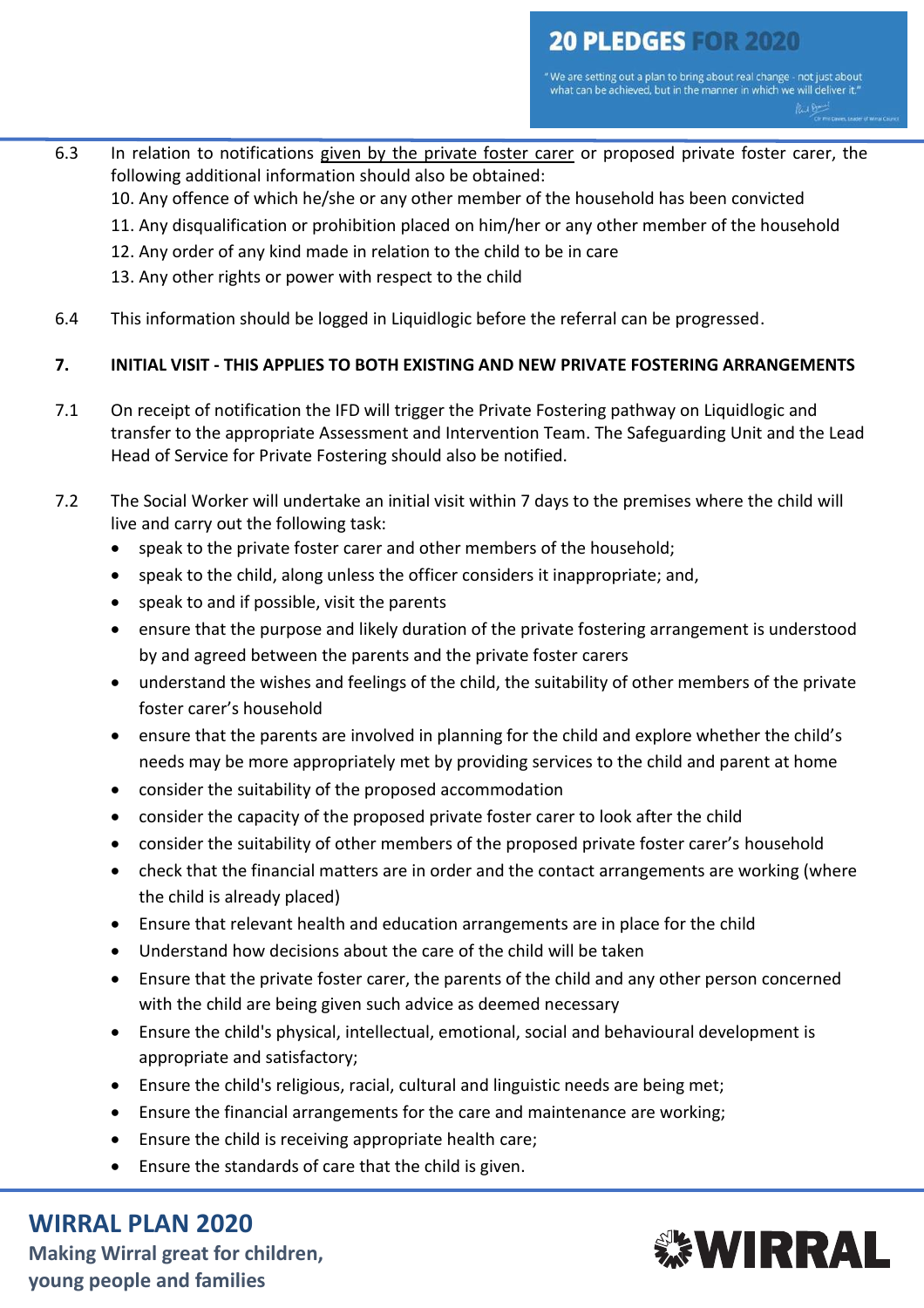" We are setting out a plan to bring about real change - not just about<br>what can be achieved, but in the manner in which we will deliver it." Rue Bon

- 7.3 The Social Worker will write a report on the visit and add this to Liquidlogic in the designated form. Please select 'initial private fostering visit report' from drop down. This must be completed within 5 working days of the visit.
- 7.4 The Social Worker will also need to record the visit within the first 7 days as a Reg 8 visit in the private fostering pathway. Following which, the visiting rule frequency must be adhered to (see section **14. VISITS**).
- 7.5 The Social Worker will review the report with the Team Manager to consider the private fostering arrangement.

### **8. ASSESSMENTS**

- 8.1 The Social Worker must complete a **private fostering assessment** and **single assessment** within **42 days of notification.**
- 8.2 The purpose of the **private fostering assessment** is to assess the capacity of the proposed or actual private foster carer to look after the child and suitability of accommodation.
- 8.3 The purpose of the **single assessment** is to assess whether the child is a 'child in need'.

## **9. SINGLE ASSESSMENT – DETERMINING WHETHER A CHILD IS A CHILD IN NEED**

- 9.1 Following the initial visit, the social worker will undertake an assessment to determine whether the child is a child in need of service under section 17 of the Children Act 1989.
- 9.2 The assessment will determine whether the child's development needs are not being or will not be met.
- 9.3 The assessment will provide an opportunity to consider where support and services can be provided to increase capacity of the private foster carer to meet the child's needs.
- 9.4 In carrying out the assessment, the social worker will visit the premises where it is proposed that the child will be cared for and accommodated, speak directly (i.e. face to face) to the proposed Private Foster Carer and to all members of his household and speak directly (i.e. face to face) to the child whom it is proposed will be privately fostered, alone unless the officer considers it inappropriate.
- 9.5 (An interpreter who is independent of the child's parents and of the Private Foster Carer should always be used where the child's preferred language is not English);
- 9.6 As part of the Single Assessment, consideration must be given to the overall development needs of a disabled child who is privately fostered and the additional support that may be required. This will be done in conjunction with the children with disabilities team and with appropriate services.

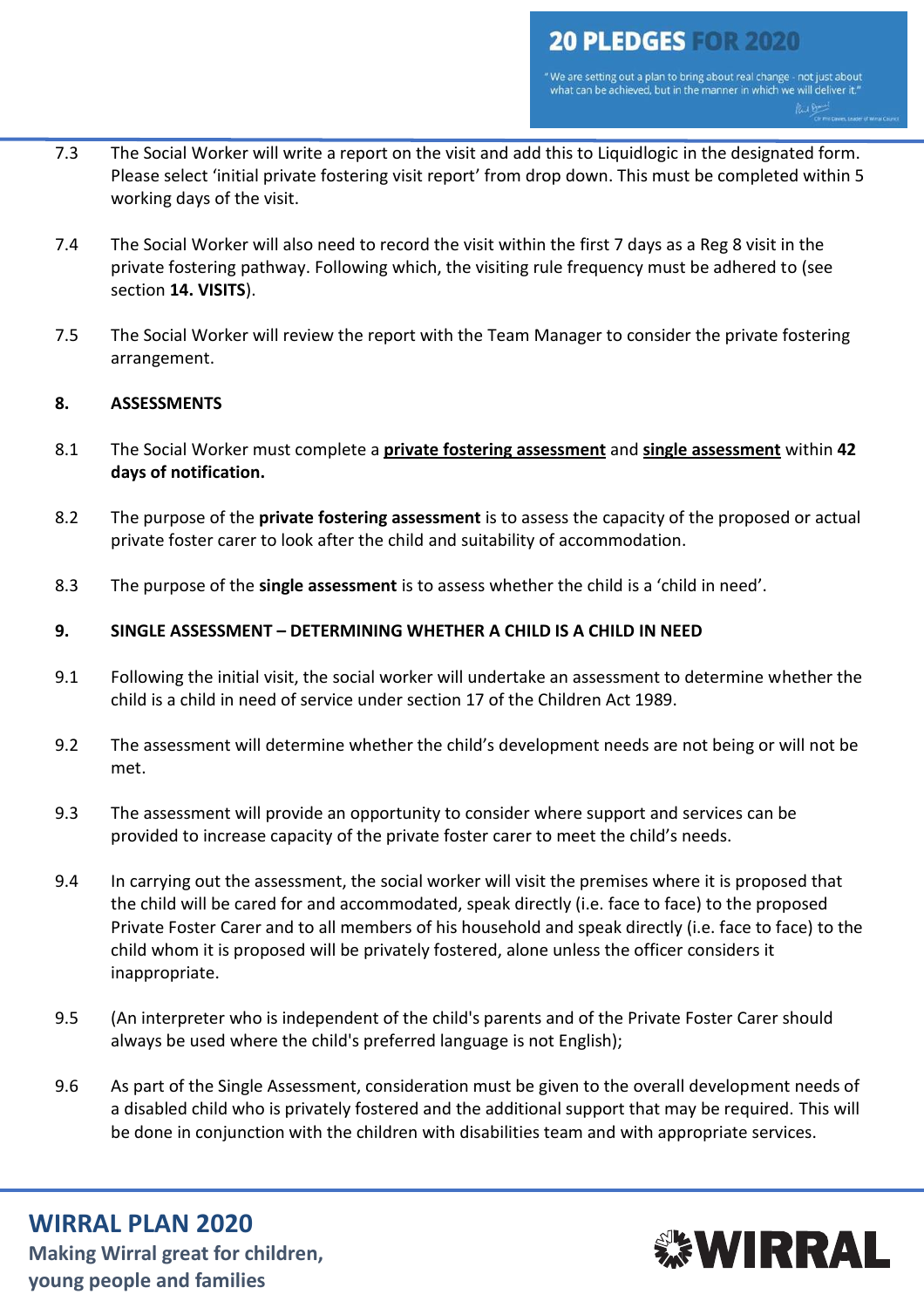9.7 Where a privately fostered child has been assessed as a child in need, a 'Child in Need' Plan will need to be put in place.

## **10. PRIVATE FOSTERING ARRANGEMENT ASSESSMENT (PFAA)**

- 10.1 The PFA assessment will consider the following:
	- A. the suitability of the private foster carers and all members of the household to respond to child's needs
	- B. the suitability of the accommodation
- 10.2 The private fostering arrangements assessment will be carried out by a social worker from the Assessment and Intervention Service. However, the social worker may be supported with advice or a joint visit from a Supervising Social Worker from the Fostering Service, if this is considered necessary.
- 10.3 **A. In carrying out the assessment of the private foster carer suitability to respond to the child's needs, the social worker should consider:**
	- the capacity of the private foster carer to look after the child and suitability of the household
	- the capacity of the private foster carers to respond to the child's developmental needs
- 10.4 In order to do this, the social worker should consider:
	- the child's wishes and feelings about the arrangements
	- the child's developmental needs
	- specific health care needs of the child or any health conditions
	- understand private foster carer attitude to education and proposed education arrangements
- 10.5 The following specific areas should also be assessed in order to inform the overall decision about the suitability of the private fostering arrangement:
	- ascertain the private foster carer's views on discipline and ensure there is an understanding of the positive approaches to discipline
	- assess the standard of living and lifestyle of the private foster carer
	- consider the extent to which other members of the household may participate in the daily care of a privately fostered child or make demands on the private foster carer
	- arrange for DBS checks to be carried out for someone who is privately fostering a child and all members of the household who are aged over 16

### 10.6 **B. In assessing the suitability of accommodation, the social worker should:**

- inspect premises where a privately fostered child is being, or is proposed to be accommodated
- assess whether the home and immediate environment are free from avoidable hazards and have safety barriers and equipment appropriate to the child's age
- Consider conditions within the premises which may have impact on child's health e.g. dampness
- Assess the nature of living and sleeping facilities and the effect of possible overcrowding
- Ensure that the privately fostered child will have their own bed
- Check whether the accommodation arrangements reflect the child's need for privacy and space and any need resulting from disability

# **WIRRAL PLAN 2020**

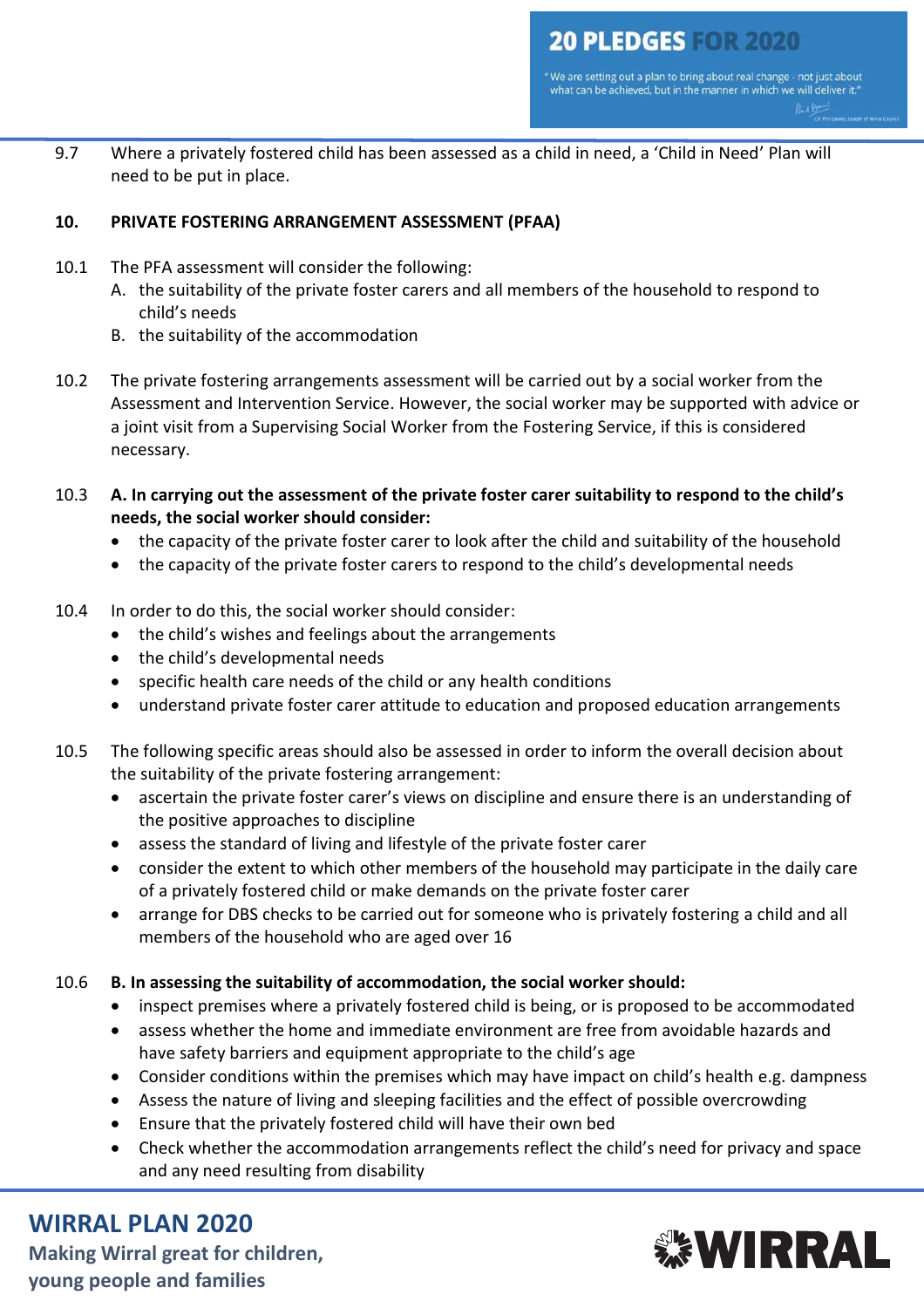" We are setting out a plan to bring about real change - not just about<br>what can be achieved, but in the manner in which we will deliver it."

- 10.7 If there is refusal to co-operate from any person in making of the necessary checks, the Social Worker should advise the private foster carer that they cannot be recommended as suitable and advise the parents of the reason why alternative arrangements will have to be made for the child. Any further action should be undertaken to ensure the child's safety and legal advice sought if necessary.
- 10.8 In carrying out the assessment, the social worker should also consider the financial arrangements that have been or will be put in place between parents and the private foster carer.
- 10.9 Once the full assessment has been completed, the Team Manager of the Assessment and Intervention Service should quality assure the assessment and agree/amend proposed recommendations made. The assessment, with clear recommendations, will be presented to the Lead Officer for Private Fostering (Head of Assessment and Intervention) for authorisation. Where there are concerns regarding the information presented, the Team Manager will present the case to Legal Gateway (which is held weekly).
- 10.10 Written notice of the decision must be sent to the private foster carer and the parents, including any requirements, exemptions or prohibitions imposed within 5 working days.

## **11. CHECKS**

- 11.1 The Social Worker undertaking the assessment must arrange for DBS checks to be completed on;
	- the private foster carer
	- all members of the household; and,
	- frequent visitors over 16
- 11.2 The private foster carer and each member of the household should be asked to provide written consent for such a check to be carried out.
- 11.3 The social worker should also check Liquidlogic to see whether the private foster carer or any member of the household is known to social services and/or speak to other authorities if the carer has only been present in the area for a short period of time.
- 11.4 DBS checks will be undertaken every 3 years.

### **12. IMMIGRATION STATUS**

- 12.1 The Social Worker should check a privately fostered child's passport to clarify the child's immigration status and that the child is lawfully present in the UK.
- 12.2 Where there is in any doubt about a child's immigration or nationality status the [UK Visas and](https://www.gov.uk/government/organisations/uk-visas-and-immigration)  [Immigration](https://www.gov.uk/government/organisations/uk-visas-and-immigration) must be consulted.
- **13. AGREEMENT BETWEEN PARENTS AND CARERS**

# **WIRRAL PLAN 2020**

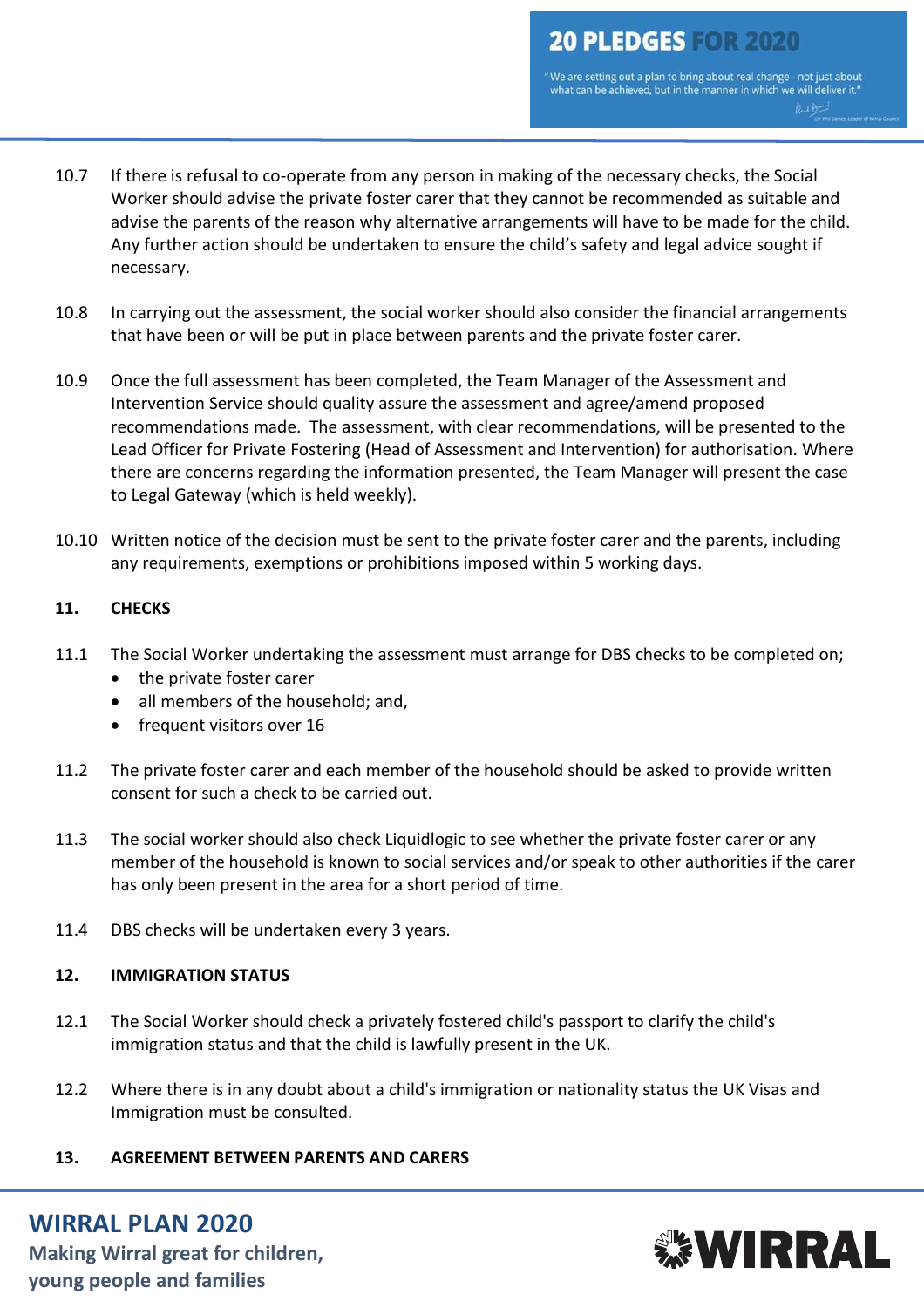" We are setting out a plan to bring about real change - not just about<br>what can be achieved, but in the manner in which we will deliver it."

- 13.1 The Social Worker should encourage the parents or person(s) with Parental Responsibility to complete a written agreement with the carer(s). Please see appendix A for a copy of the template of the Private Fostering Agreement.
- 13.2 As part of the written agreement, parents or person(s) with Parental Responsibility should also be encouraged to address (in writing) issues of medical consent, clear expectation of the Private Foster Carer's role, the parent's role, the role of the Local Authority, contact arrangements and any payments by the parents for maintenance of the child. This can be set out in a delegated authority form attached at appendix B.
- 13.3 Both the agreement and the delegated authority must be recorded on LiquidLogic by the Social Worker.

### **14. VISITS**

- 14.1 The social worker will undertake a Regulation 8 visit to the child every 6 weeks in the first year and then every 12 weeks after that. The requirement to undertaken Regulation 8 visits commences from the point of notification.
- 14.2 This visit will be recorded in the Private Fostering workspace on liquid logic and should be recorded as either a 6 week visit or 12-week visit (after the first year). Each visit completed under Regulation 8 will be recorded using the template attached at appendix C.
- 14.3 The social worker must visit the child when requested to do so by the child, private foster carer or parent.
- 14.4 The social worker should speak to the child alone during the visit and undertake the tasks (where relevant) as identified in **section 7.2** of this procedure.
- 14.5 A note of the visit must be recorded in the child's case file on Liquidlogic.
- 14.6 Where a child is also subject to a child in need process, then those children must also be seen a minimum of every 20 working days and their views sought and recorded. These visits are additional to Regulation 8 visits and must be clearly recorded as a CIN visit on liquid logic.

### **15. REVIEWS**

- 15.1 The reviews of the child will be chaired by a Lead IRO and the Social Worker will invite attendees.
- 15.2 The first will take place 3 months after the agreed suitability of the arrangement and every 6 months thereafter.
- 15.3 Where the child is about to reach 16 years a final review will take place to address any concerns regarding end of the arrangement and future plans.

# **WIRRAL PLAN 2020**

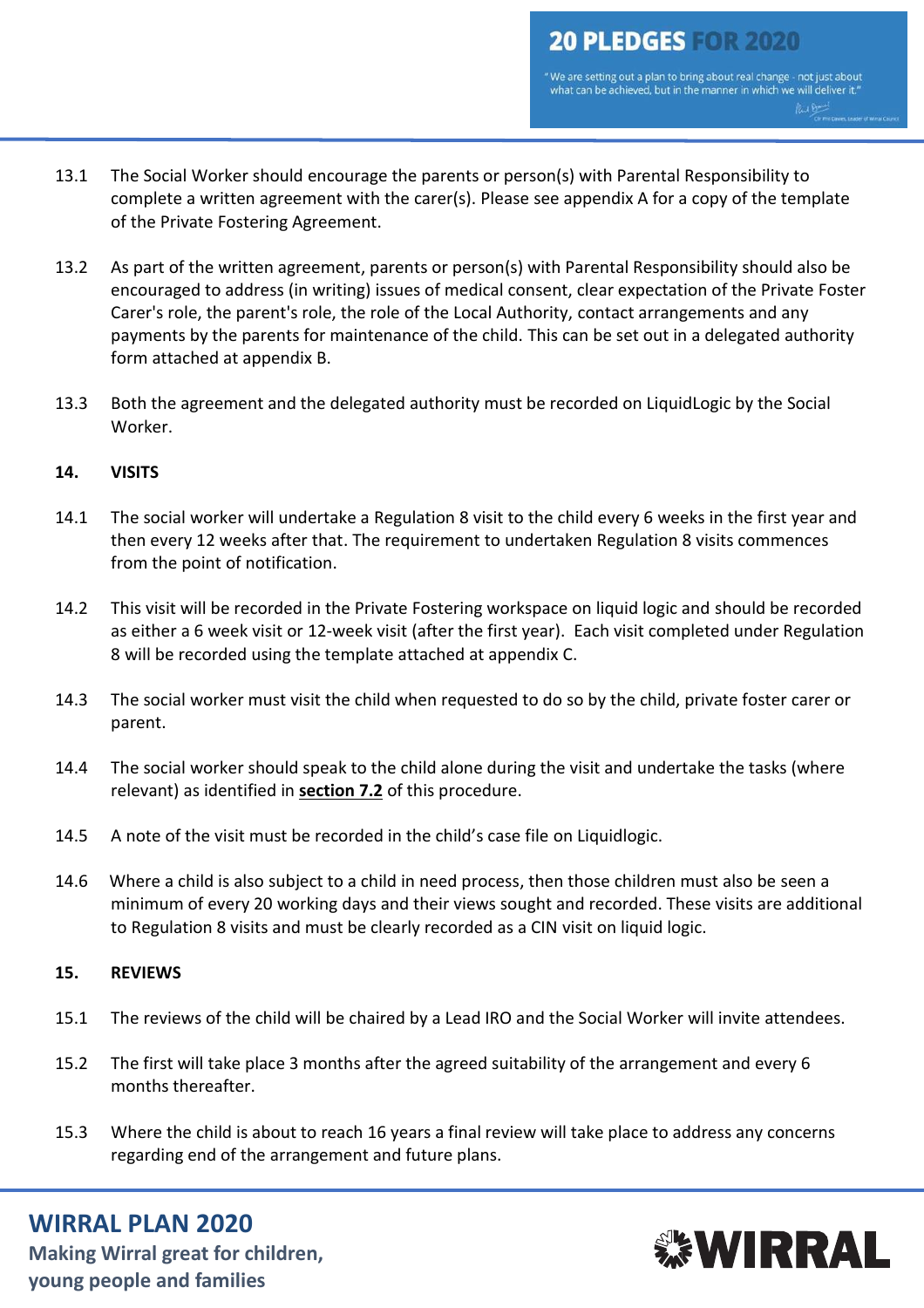- 15.4 A copy of the review will be provided to the carer and parent.
- 15.5 The review must be recorded on Liquid Logic by the IRO.
- 15.6 Barnardos are available to support the child during the review meeting and provide feedback on the review of the Private Foster Carer review.
- 15.7 Children subject to the Child in Need process must also have a CIN plan and CIN meetings every 8 weeks as set out Child in Need procedure. This is additional to the reviews chaired by a Lead IRO.

### **16. FINANCIAL SUPPORT FOR PRIVATE FOSTER CARERS**

- 16.1 It is the responsibility of the parent or person with Parental Responsibility to provide financially for Private Fostering Arrangements.
- 16.2 In very exceptional circumstances time limited or one-off payments can be made available for identified need where there are no funds being provided by the parents, or while benefit entitlements are clarified (Child Benefits and child tax credit).
- 16.3 These need to be clearly recorded within Liquidlogic as required under a Private Fostering Arrangement

### **17. LIMIT ON THE NUMBER OF FOSTER CHILDREN**

- 17.1 In cases where a person is privately fostering, or proposes to foster privately, more than three children who are not siblings at any one time, then that person needs an exemption from the local authority.
- 17.2 If a private foster carer exceeds the usual fostering limit or, where exempted, privately fosters a child not named in the exemption and in so doing exceeds the usual fostering limit he shall be treated as carrying on a children's home. Any person who carries on a children's home without being registered in respect of the home under the Care Standards Act 2000 is guilty of an offence (see section 11 of that Act).

### **18. REQUIREMENTS PLACED ON PRIVATE FOSTER CARERS**

- 18.1 Requirements can be imposed on Private Foster Carers as to:
	- The number, age and sex of the children who may be privately fostered;
	- The standard of accommodation and equipment to be provided for them;
	- The arrangements to be made with respect to their health and safety; and
- 18.2 Particular arrangements which must be made with respect to the provision of care for them as required by Private Fostering National Minimum Standards.

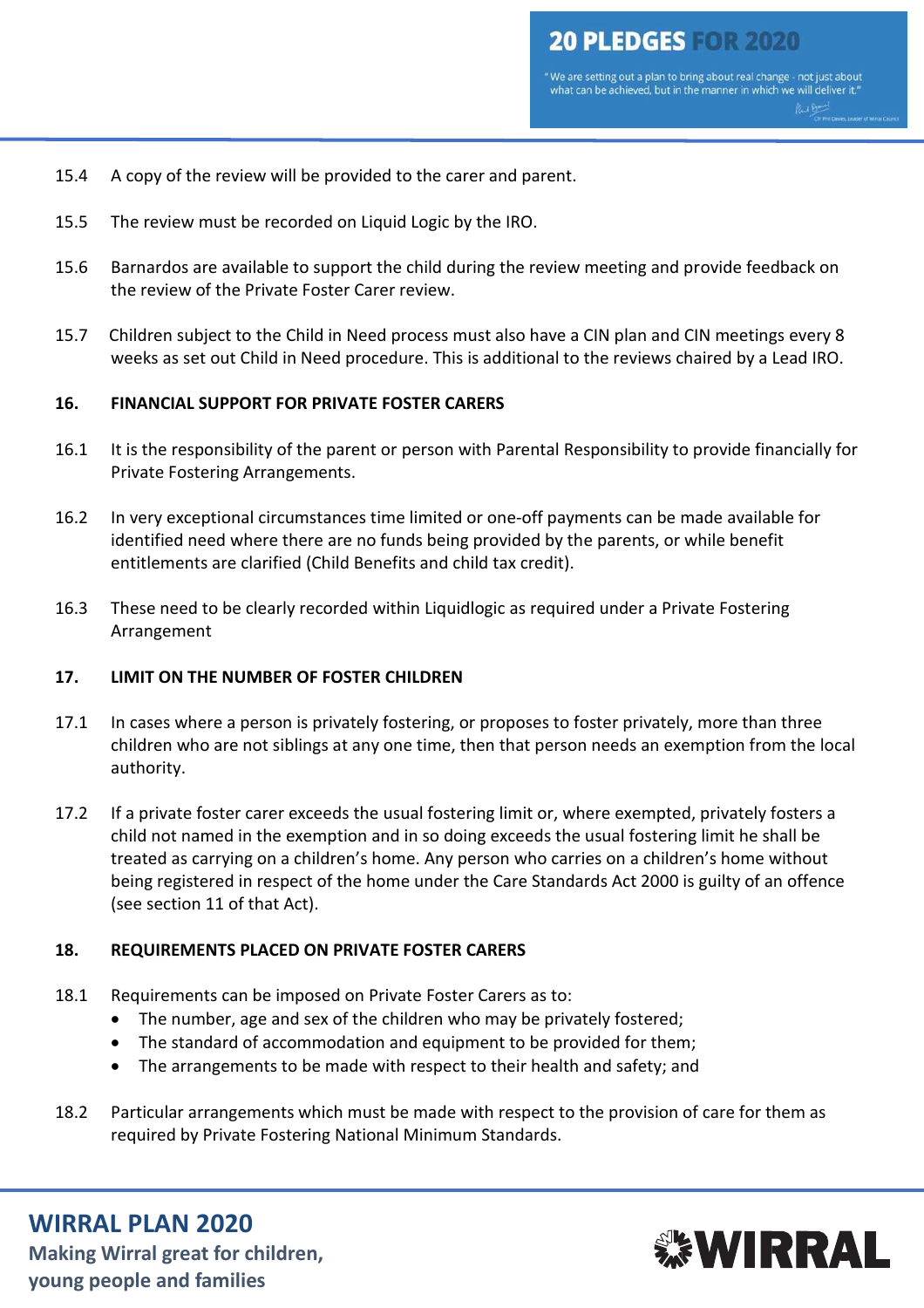- 18.3 Requirements can relate to an individual child or a category of children, e.g. those over a certain age.
- 18.4 The imposition of a requirement must be notified in writing with the reasons for the requirement and the notification must inform the person of his right to appeal and the time limit for doing so. A letter template with notification for imposing requirements is attached at appendix D.
- 18.5 Any imposition of requirements must be recorded in Liquidlogic by the Social Worker.

## **19. PROHIBITIONS**

- 19.1 A prohibition can be imposed on persons who propose to foster privately, as well as to persons who are actually fostering a child privately.
- 19.2 A decision to impose a prohibition will be made by the Lead Office for Private Fostering.
- 19.3 The Lead Officer will notify the DfE of any prohibitions.
- 19.4 The prohibition can be applied if it is the opinion of the Local Authority that:
	- a) The person is not suitable to privately foster a child;
	- b) The premises are not suitable for private fostering; or
	- c) It would be prejudicial to the welfare of the child for them to be, or continue to be, accommodated by that person in those premises.
- 19.5 A prohibition can be applied to:
	- a) A person fostering privately any child in any premises; or
	- b) A child in specified premises; or
	- c) A particular child in specified premises.
- 19.6 A prohibition must be sent in writing to the person on whom it is being imposed, specify reasons, and contain information about the right of the person to appeal and the time in which s/he may do so. A letter template providing notification for prohibition is attached at appendix E.
- 19.7 In circumstances where a prohibition is imposed on a Private Foster Carer who already has a child living with them under a Private Fostering Arrangement, the department will exercise its duty under section 67(5) of the Children Act 1989 to consider securing care and accommodation of the child with one of the following (unless it is not in the child's best interest):
	- A parent;
	- Any person who is not a parent of his but who has Parental Responsibility for him; or
	- A relative.
- 19.8 Where a prohibition is being considered and the Private Foster Carer has their own or other children living with them, consideration may need to be given to assessing their needs and whether they are risk of [Significant Harm.](http://trixresources.proceduresonline.com/nat_key/keywords/significant_harm.html)

# **WIRRAL PLAN 2020**

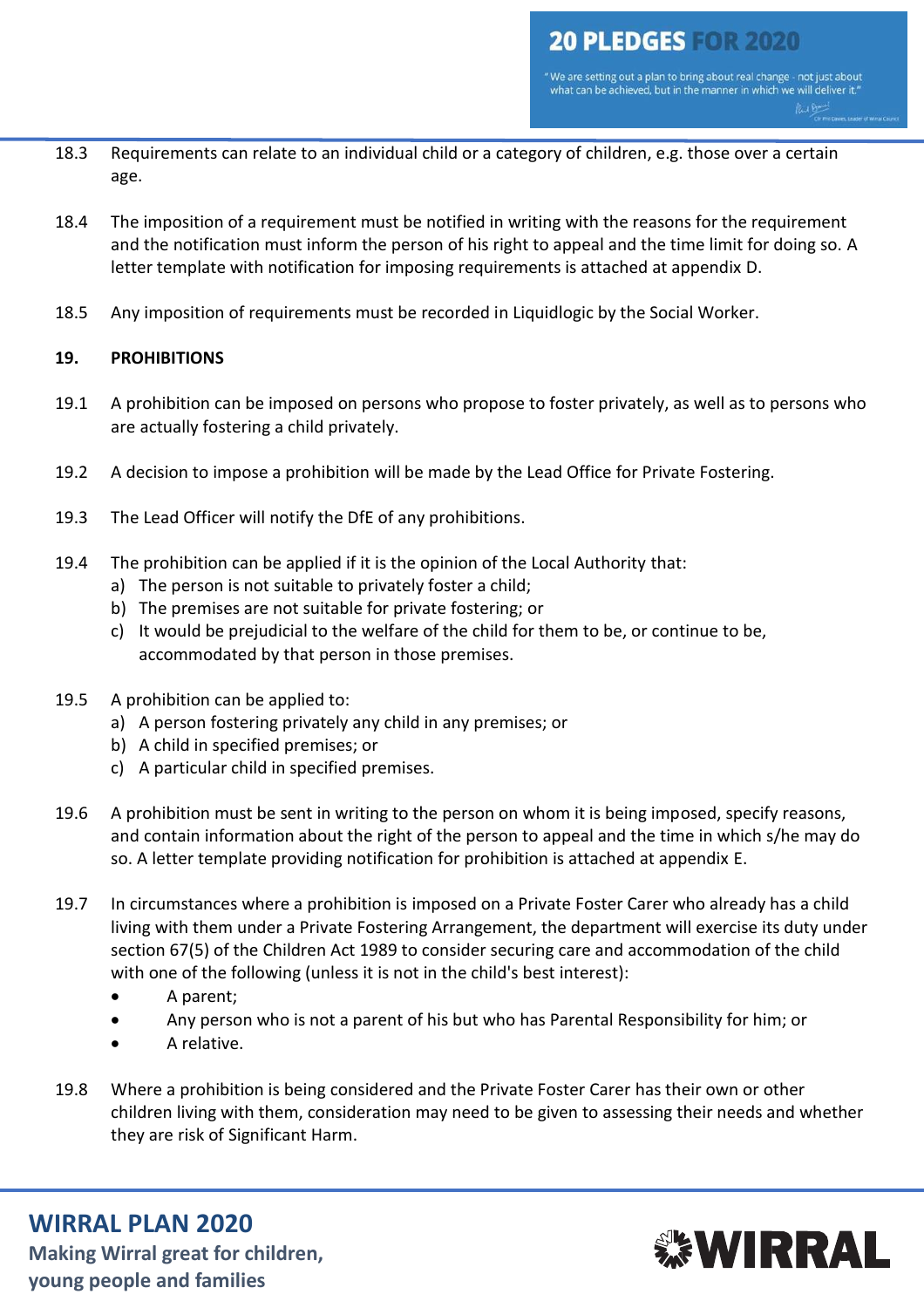"We are setting out a plan to bring about real change - not just about<br>what can be achieved, but in the manner in which we will deliver it." Rue Bon

19.9 Persons on whom a prohibition has been imposed under Section 69 are disqualified from private fostering and from carrying on or being employed in a children's home, voluntary home, day care or childminding.

### **20. APPEAL PROCESS FOR PRIVATE FOSTER CARERS**

20.1 Private Foster Carers may appeal to the Family Proceedings Court within 14 days of notification of a decision to impose a requirement or prohibition, refuse to cancel a prohibition, refuse to exempt a person from the fostering limit of 3 under Schedule 7 (or impose a condition on an exemption or a variation or cancellation of such an exemption) or refuse to consent to allow a person who is disqualified to privately foster a child. Legal Services must be involved in all appeals.

### **21. OTHER REQUIREMENTS TO NOTIFY**

- 21.1 Written notification must also be made to the local authority by the private foster carer within 48 hours of any change in circumstances e.g. a change of address, a change in the household, a criminal conviction/disqualification or prohibition (see section 18 Prohibition) in relation to any person in the household or any intention to foster another child privately.
- 21.2 Where notification is that the private foster carers have moved to live in an area in another authority, the Social Worker must immediately pass to the new authority: the name and address of the private foster carer, the name of the child being privately fostered, the name and address of the child's parents.
- 21.3 Notification that a private fostering arrangement has ended must be made by the private foster carer and/or the parent within 48 hours and the Social Worker should ascertain the name and address of the person now caring for the child and his or her relationship with the child.
- 21.4 Any agency, such as school, health service, police become aware of a private fostering arrangement must immediately notify the local authority in writing of the arrangement and must inform the parent and private foster carer of their intention to do so.
- 21.5 All notifications must be made in writing.

# **22. NOTIFICATION OF CHILD DEATH**

- 22.1 Notification that a private fostering arrangement has ended due to death of a child must include the reason for the child's death. The social worker or Team Manager must notify the parents immediately.
- 22.2 If a child dies in private foster care and there are concerns about abuse/ neglect/ suspicious death, investigations will take place within existing Safeguarding Procedures with the procedure for [Serious Case Reviews](http://trixresources.proceduresonline.com/nat_key/keywords/serious_case_review.html) followed, if appropriate.

### **23. NOTIFICATION OF END OF PLACEMENT**

# **WIRRAL PLAN 2020**

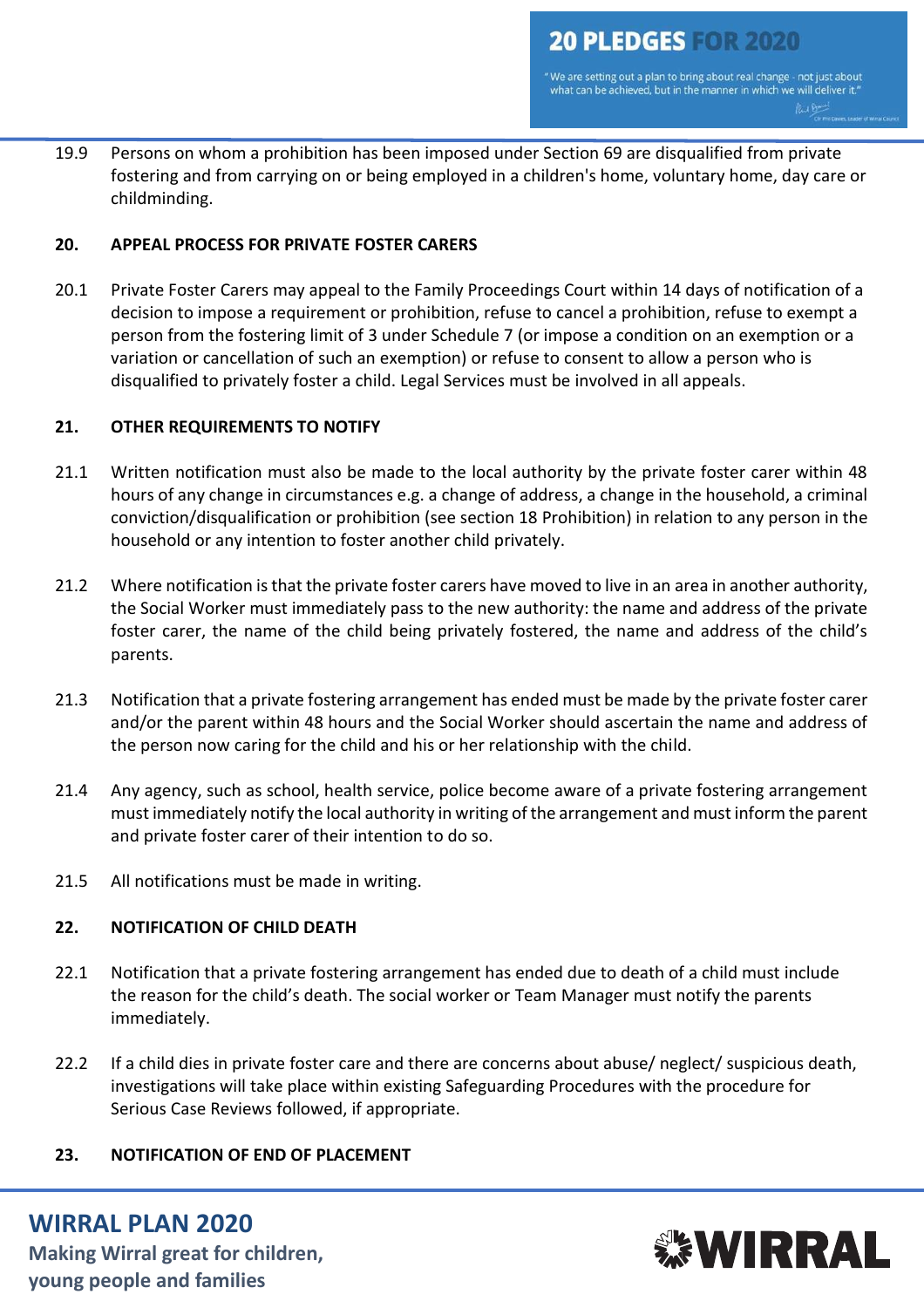- 23.1 Parents have a duty to notify the local authority of the ending of the arrangement including the name and address of the person into whose care the child has moved.
- 23.2 Unless a young person has a disability, private fostering ends at 16. Children's Social Care Services will review the young person's circumstances and future plans as they approach 16. Where a young person remains with the private foster carers after the age of 16, but requires continuing support, he or she should be assisted as a Child In Need.
- 23.3 Where a young person requests help from the Care Leavers Team, they are entitled to leaving care support in line with leaving care offer.

## **24. RECORD MANAGEMENT**

- 24.1 The Case must be recorded as Private Fostering on Liquid Logic and all communications with the child, parents, carer etc must be recorded clearly and in accordance with the policies and practices of the Department (see [Recording Policy and Guidelines Procedure\)](https://wirralchildcare.proceduresonline.com/g_recording_guide.html).
- 24.2 The social worker must record all visits in the Private Fostering module and the completed assessment must be accessible in the pathway.
- 24.3 The IRO must ensure that review minutes are recorded in the Private Fostering module within 20 working days.
- 24.4 Case file records for children that have been privately fostered will be retained for 25 years from date of birth, unless they have been subject to a child protection investigation or been Looked After, when the retention period for these categories will be applied.
- 24.5 The records in relation to the assessment of Private Foster Carers will be retained for 20 years after they have ceased to foster or 3 years if their suitability was not approved or withdrawn, or 75 years if there have been any allegations made against the Private Foster Carer.

### **25. LEAD OFFICER FOR PRIVATE FOSTERING**

- 25.1 The local authority has appointed the Head of Service for Assessment and Intervention as the lead officer for private fostering.
- 25.2 The lead officer is responsible for monitoring the way in which the local authority meets its responsibilities in relation to private fostering. The Lead Officer will:
	- Ensure the Council is promoting and raising awareness of the requirements to notify the local authority of a private fostering arrangement, including with other agencies and with local authority staff;
	- Monitor how the Council responds appropriately to notifications received and within required timescales;
	- Ensure effective handling of disqualifications

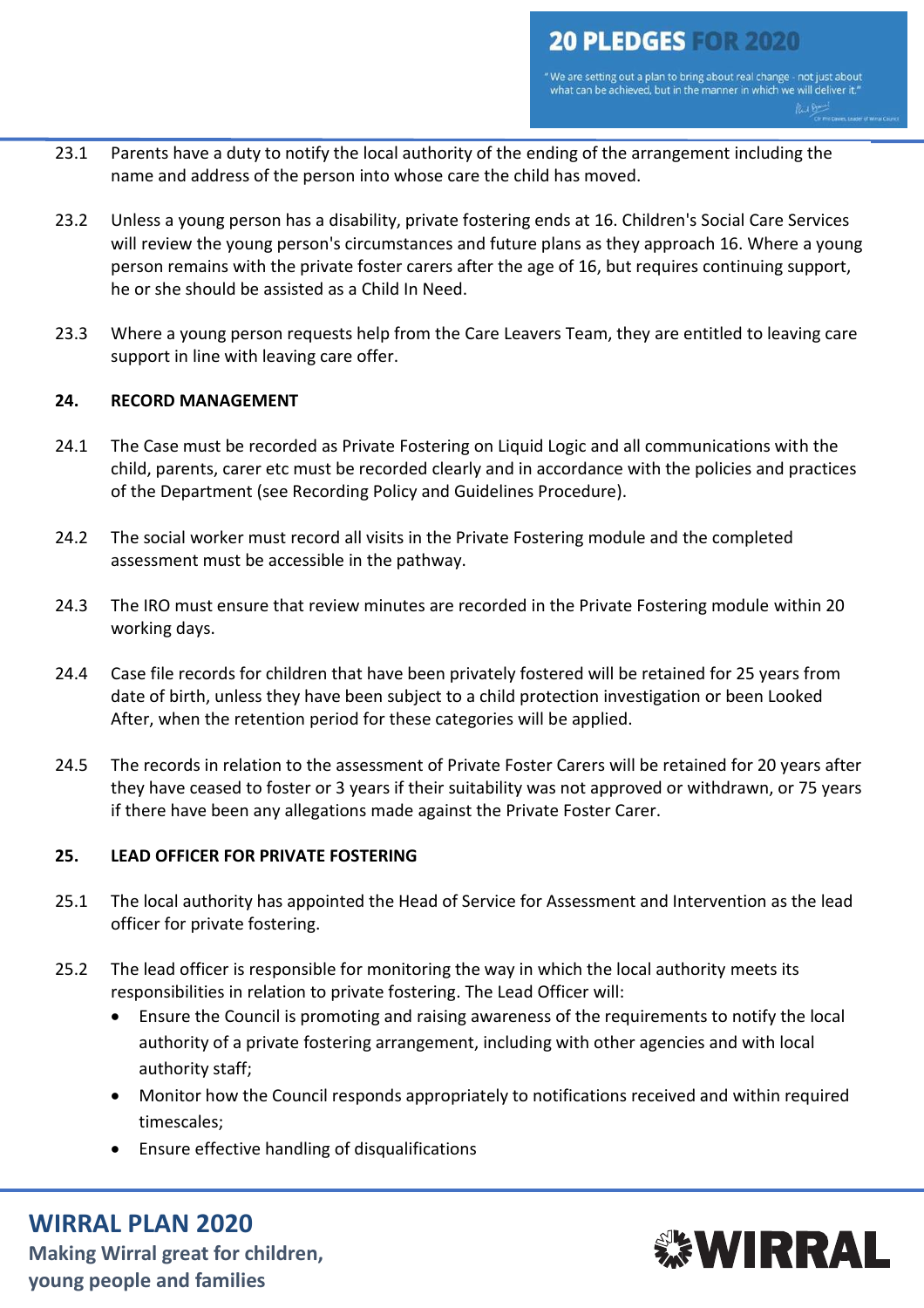- Maintain oversight of policy and process for prohibiting private fostering arrangements and imposing requirements where appropriate;
- Ensure that a child can be looked after by parent or relative where there is concern that the welfare of a privately fostered child is being, or would be, satisfactorily safeguarded or promoted
- Deal with appeals against relevant decisions, including to refuse to consent to a disqualified person privately fostering a child, and to impose requirements and prohibitions;
- Monitor how the local authority deals with situations where a private fostering arrangement has come to their attention but has not been notified in accordance with the regulations
- Determine the suitability of all aspects of a private fostering arrangement in accordance with the regulations;
- Assess the capacity of a proposed or actual private foster carer to look after a child and the suitability of household members
- Determine whether the child who is, or is proposed to be, privately fostered poses any risk of harm to children already living in the private foster carer's household, and whether those children pose a risk of harm
- Ensure that single assessments are carried out
- Ensure that decisions about the overall suitability of arrangements are taken within required timescales and are signed-off at managerial level;
- Ensure the local authority complies with the required timescales for subsequent visits and additional visits, as requested
- Ensure that privately fostered children are seen alone at each visit, unless it is considered inappropriate, and an interpreter who is independent of the child's parents and of the private foster carer is used where the child's preferred language is not English;
- Check that written reports are made on case files
- Provide advice and support to private foster carer, proposed private foster carers and/or parents/carers of the child
- Ensure that information and support is provided to children who are privately fostered

# **26. MONITORING AND REPORTING**

- 26.1 In order to ensure that Wirral is meeting requirements of regulations, the local authority will:
	- 1. Carry out dip sample audits of case files and records in order to check:
		- compliance with statutory timescales for action taken on receipt of notification
		- decision making about suitability
		- whether additional visits are made when requested
		- whether children are seen alone
		- that written reports are made
		- that decisions are signed off

# **WIRRAL PLAN 2020**